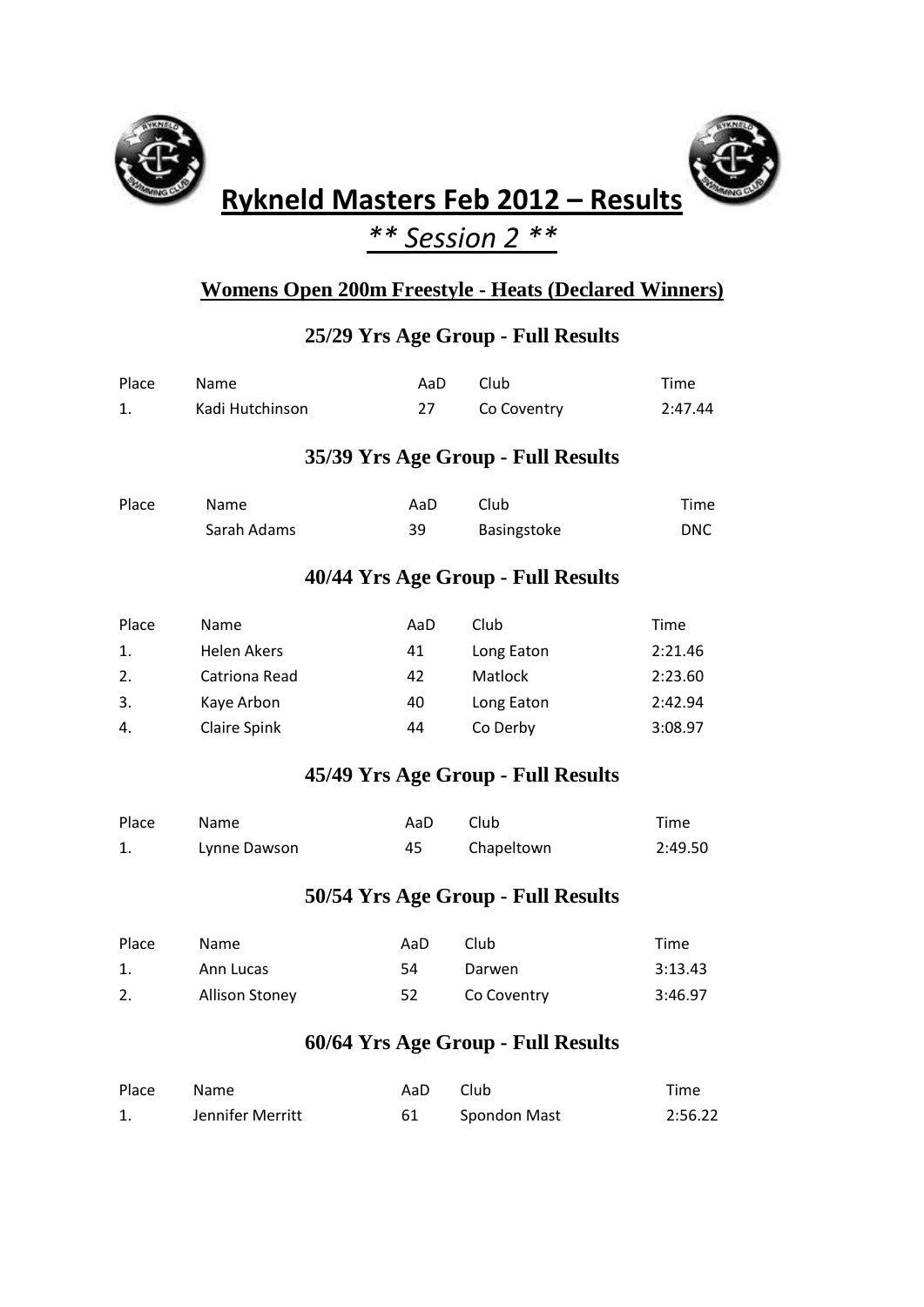#### **Mens Open 100m IM - Heats (Declared Winners)**

#### **25/29 Yrs Age Group - Full Results**

| Place | Name                 | AaD | - Club   | Time    |
|-------|----------------------|-----|----------|---------|
|       | Andrew Hickingbotham |     | Ilkeston | 1:17.28 |

#### **30/34 Yrs Age Group - Full Results**

| Place | <b>Name</b>          | AaD | Club         | Time    |
|-------|----------------------|-----|--------------|---------|
| 1.    | Robert Hyde          | 31  | Co Sheffield | 1:03.46 |
| 2.    | Paul Keens           | 34  | Matlock      | 1:10.79 |
| 3.    | Mike Meiten          | 34  | Co Coventry  | 1:18.55 |
| 4.    | <b>Barry Burrows</b> | 33  | Co Coventry  | 1:28.62 |

#### **40/44 Yrs Age Group - Full Results**

| Place | Name                 | AaD | Club         | Time    |
|-------|----------------------|-----|--------------|---------|
| 1.    | Jamie McHale         | 40  | Co Sheffield | 1:10.42 |
| 2.    | Dave Fawkner         | 40  | Co Coventry  | 1:15.21 |
| 3.    | Martyn Brunt         | 44  | Co Coventry  | 1:26.57 |
| 4.    | Alex Gage            | 43  | Chesterfield | 1:27.83 |
| 5.    | Daren Timbrell       | 42  | Co Coventry  | 1:32.47 |
| 6.    | <b>Gavin Simmons</b> | 42  | Matlock      | 1:35.32 |

#### **45/49 Yrs Age Group - Full Results**

| Place | Name             | AaD | Club        | Time    |
|-------|------------------|-----|-------------|---------|
| 1.    | Steven Goodall   | 47  | Rykneld     | 1:15.15 |
| 2.    | Andrew Gristwood | 48  | Cleethorpes | 1:19.48 |
| 3.    | Adrian Keyworth  | 46  | Rykneld     | 1:39.38 |

#### **50/54 Yrs Age Group - Full Results**

| Place | <b>Name</b>   | AaD. | Club        | Time    |
|-------|---------------|------|-------------|---------|
|       | Keith Burdett |      | Co Coventry | 1:25.19 |

#### **60/64 Yrs Age Group - Full Results**

| Place | Name.               | AaD | Club        | Time    |
|-------|---------------------|-----|-------------|---------|
|       | <b>Frank Stoney</b> | 62  | Co coventry | 1:24.94 |
|       | Kevin Sellors       | 62  | Matlock     | 1:33.97 |

#### **70/99 Yrs Age Group - Full Results**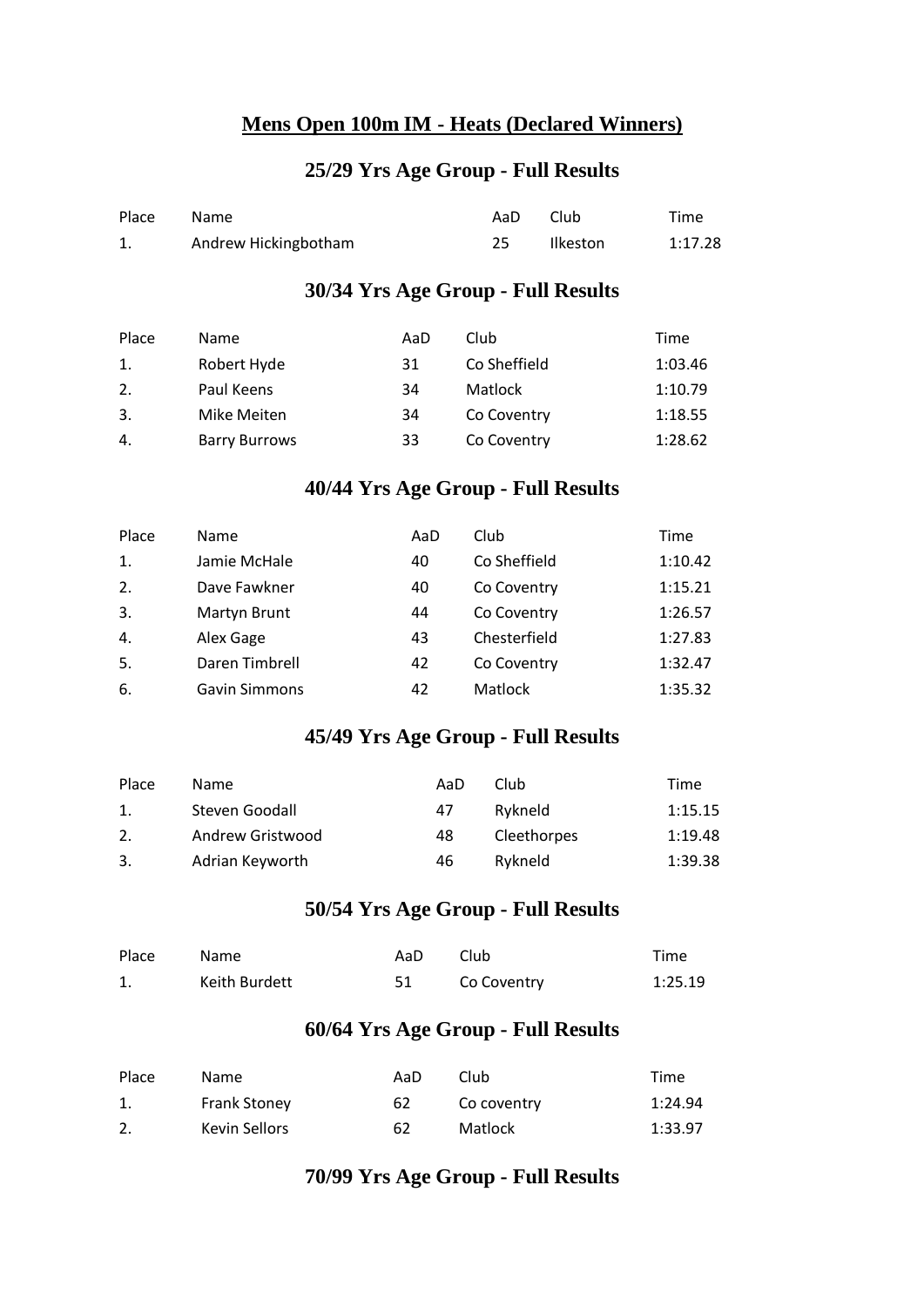| Place                | <b>Name</b>       | AaD | Club.             | Time    |
|----------------------|-------------------|-----|-------------------|---------|
| $\blacksquare$<br>ш. | <b>Bill Moore</b> | 75. | <b>East Leeds</b> | 1:45.79 |

## **Womens Open 50m Breaststroke - Heats (Declared Winners)**

#### **19/24 Yrs Age Group - Full Results**

| Place | Name                      | AaD                           | Club |                                    | Time   |
|-------|---------------------------|-------------------------------|------|------------------------------------|--------|
| 1.    | Jessica Munn              | 19                            |      | Chapeltown                         | 40.12  |
|       |                           |                               |      | 25/29 Yrs Age Group - Full Results |        |
| Place | Name                      | AaD                           | Club |                                    | Time   |
|       | Kadi Hutchinson           | 27                            |      | Co Coventry                        | DQ SL- |
|       |                           | <b>Disqualification Codes</b> |      |                                    |        |
|       |                           |                               |      | 30/34 Yrs Age Group - Full Results |        |
| Place | Name                      |                               | AaD  | Club                               | Time   |
| 1.    | <b>Christine Hawkrigg</b> |                               | 31   | Co Derby                           | 38.01  |
|       |                           |                               |      | 35/39 Yrs Age Group - Full Results |        |
| Place | Name                      | AaD                           |      | Club                               | Time   |
| 1.    | Kirsten Cassidy           | 38                            |      | Ilkeston                           | 51.15  |
| 2.    | Julia Pritchard           | 38                            |      | Matlock                            | 52.69  |
|       |                           |                               |      | 40/44 Yrs Age Group - Full Results |        |
| Place | Name                      |                               | AaD  | Club                               | Time   |
| 1.    | <b>Claire Spink</b>       |                               | 44   | Co Derby                           | 50.89  |
| 2.    | <b>Christine Howard</b>   |                               | 42   | Matlock                            | 50.98  |
|       |                           |                               |      | 45/49 Yrs Age Group - Full Results |        |
| Place | Name                      | AaD                           | Club |                                    | Time   |
| 1.    | Lynne Dawson              | 45                            |      | Chapeltown                         | 43.54  |

#### **50/54 Yrs Age Group - Full Results**

| Place Name |                   | AaD Club |         | Time  |
|------------|-------------------|----------|---------|-------|
|            | <b>Gail Cross</b> | 50       | Matlock | 42.49 |

2. Claire Darby 46 Co Coventry 46.77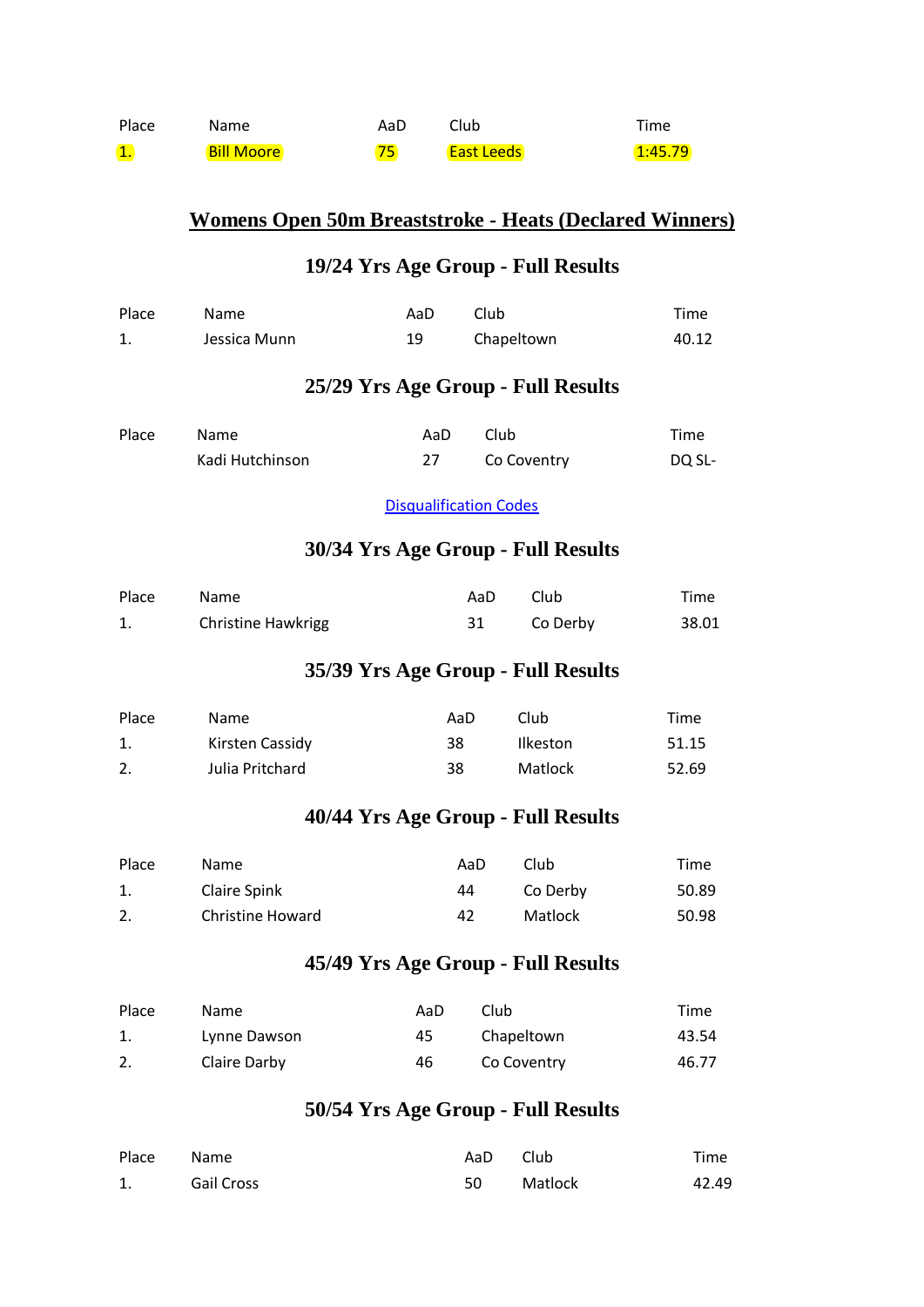|    | Juied Mayolfi-Rebaldi | 50 | Rykneld     | 48.39 |
|----|-----------------------|----|-------------|-------|
|    | Ann Lucas             | 54 | Darwen      | 51.71 |
| 4. | <b>Allison Stoney</b> |    | Co Coventry | 54.05 |

#### **60/64 Yrs Age Group - Full Results**

| Place | Name             | AaD | Club         | Time  |
|-------|------------------|-----|--------------|-------|
|       | Jennifer Merritt |     | Spondon Mast | 42.39 |

#### **70/99 Yrs Age Group - Full Results**

| Place | Name.          | AaD | Club   | Time    |
|-------|----------------|-----|--------|---------|
|       | Barbara Morton | 79  | Darwen | 1:11.96 |

#### **Mens Open 50m Backstroke - Heats (Declared Winners)**

#### **19/24 Yrs Age Group - Full Results**

| Place | Name                   | AaD | Club            | Time  |
|-------|------------------------|-----|-----------------|-------|
| 1.    | James Ellis            | 24  | <b>Ilkeston</b> | 31.65 |
| 2.    | Robert Hudson          | 21  | <b>Ilkeston</b> | 32.08 |
| 3.    | <b>Bruce Dickinson</b> | 19  | Chapeltown      | 32.58 |
| 4.    | Jack Chambers          | 24  | Rykneld         | 34.29 |

#### **25/29 Yrs Age Group - Full Results**

| Place | Name                 | AaD. | Club     | Time  |
|-------|----------------------|------|----------|-------|
|       | Andrew Hickingbotham |      | Ilkeston | 36.67 |

#### **30/34 Yrs Age Group - Full Results**

| Place | <b>Name</b> | AaD | Club        | Time  |
|-------|-------------|-----|-------------|-------|
|       | Mike Meiten | 34  | Co Coventry | 37.14 |

#### **40/44 Yrs Age Group - Full Results**

| Place | Name           | AaD | Club         | Time  |
|-------|----------------|-----|--------------|-------|
| 1.    | Jamie McHale   | 40  | Co Sheffield | 32.86 |
| 2.    | Daren Timbrell | 42  | Co Coventry  | 43.67 |
| 3.    | Alex Gage      | 43  | Chesterfield | 44.71 |

## **45/49 Yrs Age Group - Full Results**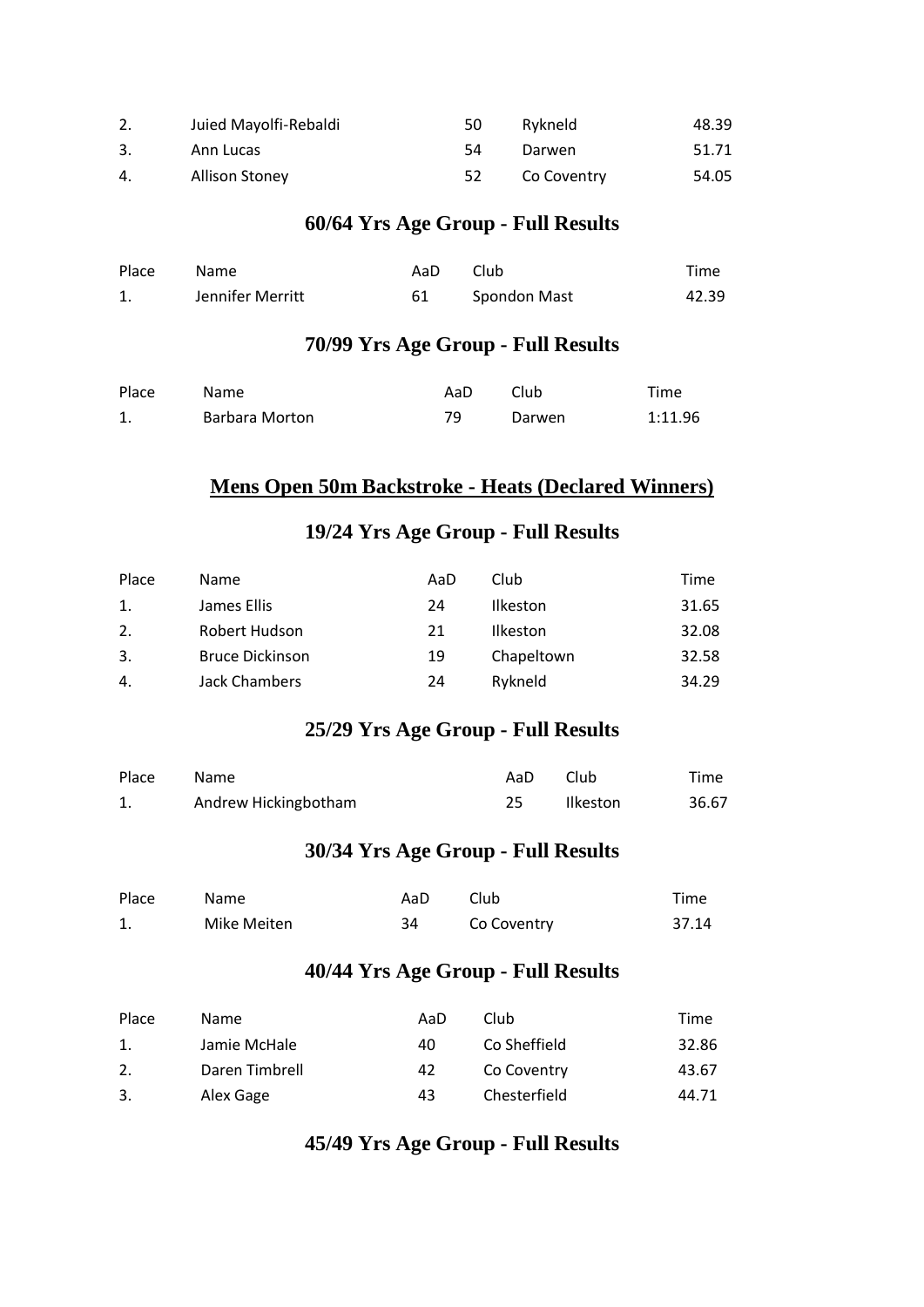| Place          | Name             | AaD | Club        | Time  |
|----------------|------------------|-----|-------------|-------|
| $\mathbf{1}$ . | Andrew Gristwood | 48  | Cleethorpes | 38.40 |
|                | Adrian Keyworth  | 46  | Rykneld     | 52.26 |

#### **50/54 Yrs Age Group - Full Results**

| Place | Name          | AaD | Club        | Time  |
|-------|---------------|-----|-------------|-------|
|       | Alan Marsh    | 51  | Rykneld     | 37.91 |
|       | Keith Burdett | -51 | Co Coventry | 41.91 |

#### **60/64 Yrs Age Group - Full Results**

| Place | Name                | AaD | Club        | Time  |
|-------|---------------------|-----|-------------|-------|
| 1.    | David Thorp         | 61  | Co Derby    | 38.95 |
| 2.    | <b>Brian Taylor</b> | 62  | Adwick      | 40.74 |
| 3.    | <b>Frank Stoney</b> | 62  | Co Coventry | 43.10 |

#### **70/99 Yrs Age Group - Full Results**

| Place                     | <b>Name</b>       | AaD | Club              | Time  |
|---------------------------|-------------------|-----|-------------------|-------|
| $\overline{\mathbf{1}}$ . | <b>Bill Moore</b> | 75  | <b>East Leeds</b> | 47.88 |

#### **Womens Open 100m Butterfly - Heats (Declared Winners)**

#### **40/44 Yrs Age Group - Full Results**

| Place | Name              | AaD | Club       | Time    |
|-------|-------------------|-----|------------|---------|
|       | Elizabeth Simpson | 40  | Long Eaton | 1:16.69 |
|       | Catriona Read     | 42  | Matlock    | 1:19.29 |

#### **Mens Open 100m Freestyle - Heats (Declared Winners)**

#### **19/24 Yrs Age Group - Full Results**

| Place | <b>Name</b> | AaD | Club         | Time    |
|-------|-------------|-----|--------------|---------|
|       | Mark Tanner | 24  | Chesterfield | 58.64   |
|       | Lee Horsley | 22  | Chapeltown   | 1:01.25 |

#### **30/34 Yrs Age Group - Full Results**

| Place | <b>Name</b> | AaD | Club         | Time  |
|-------|-------------|-----|--------------|-------|
|       | Robert Hyde |     | Co Sheffield | 56.71 |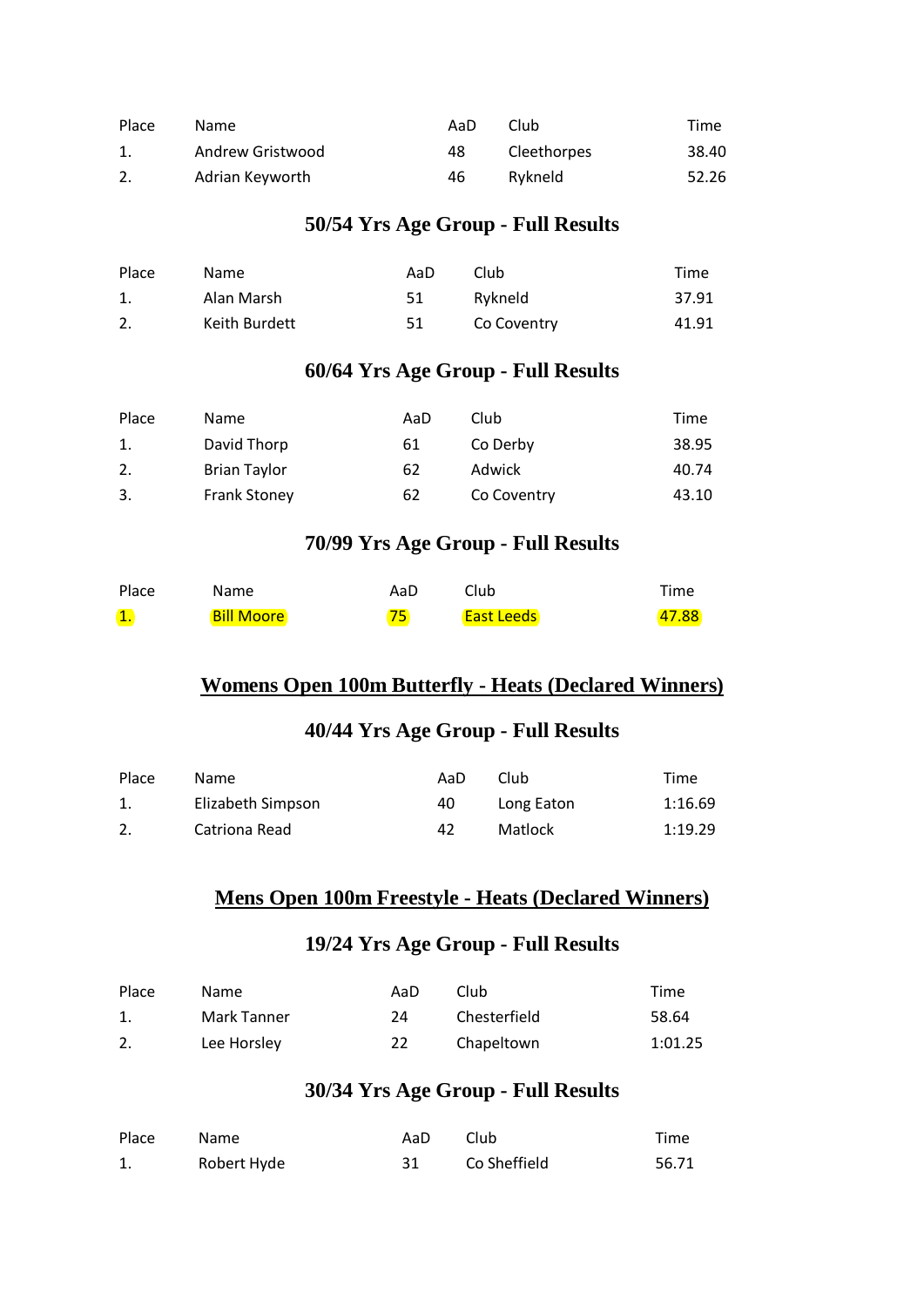|    | Paul Keens           | 34 | Matlock     | 1:01.93 |
|----|----------------------|----|-------------|---------|
|    | Mike Meiten          | 34 | Co Coventry | 1:09.22 |
| 4. | <b>Barry Burrows</b> | 33 | Co Coventry | 1:14.31 |

#### **35/39 Yrs Age Group - Full Results**

| Place | Name                | AaD | Club       | Time    |
|-------|---------------------|-----|------------|---------|
| 1.    | Colin Prescott      | 36  | Long Eaton | 59.42   |
| 2.    | Matt Leach          | 36  | Co Derby   | 1:01.74 |
| 3.    | Christopher Johnson | 37. | Co Derby   | 1:04.12 |

## **40/44 Yrs Age Group - Full Results**

| Place | Name         | AaD | Club         | Time    |
|-------|--------------|-----|--------------|---------|
| 1.    | Jamie McHale | 40  | Co Sheffield | 1:01.23 |
| 2.    | Dave Fawkner | 40  | Co Coventry  | 1:13.15 |
| -3.   | Martyn Brunt | 44  | Co Coventry  | 1:17.29 |

#### **45/49 Yrs Age Group - Full Results**

| Place | <b>Name</b>      | AaD | Club        | Time    |
|-------|------------------|-----|-------------|---------|
|       | Andrew Gristwood | 48  | Cleethorpes | 1:04.04 |

#### **50/54 Yrs Age Group - Full Results**

| Place | <b>Name</b>   | AaD. | <b>Club</b> | Time    |
|-------|---------------|------|-------------|---------|
|       | Keith Burdett |      | Co Coventry | 1:15.17 |

#### **55/59 Yrs Age Group - Full Results**

| Place | Name.       | AaD | Club         | Time    |
|-------|-------------|-----|--------------|---------|
|       | Kevin Dunne | 55. | South Axholm | 1:27.99 |

#### **60/64 Yrs Age Group - Full Results**

| Place | <b>Name</b>   | AaD | Club     | Time    |
|-------|---------------|-----|----------|---------|
|       | David Thorp   | 61  | Co Derby | 1:13.35 |
|       | Kevin Sellors | 62  | Matlock  | 1:23.43 |

#### **Womens Open 100m Backstroke - Heats (Declared Winners)**

**35/39 Yrs Age Group - Full Results**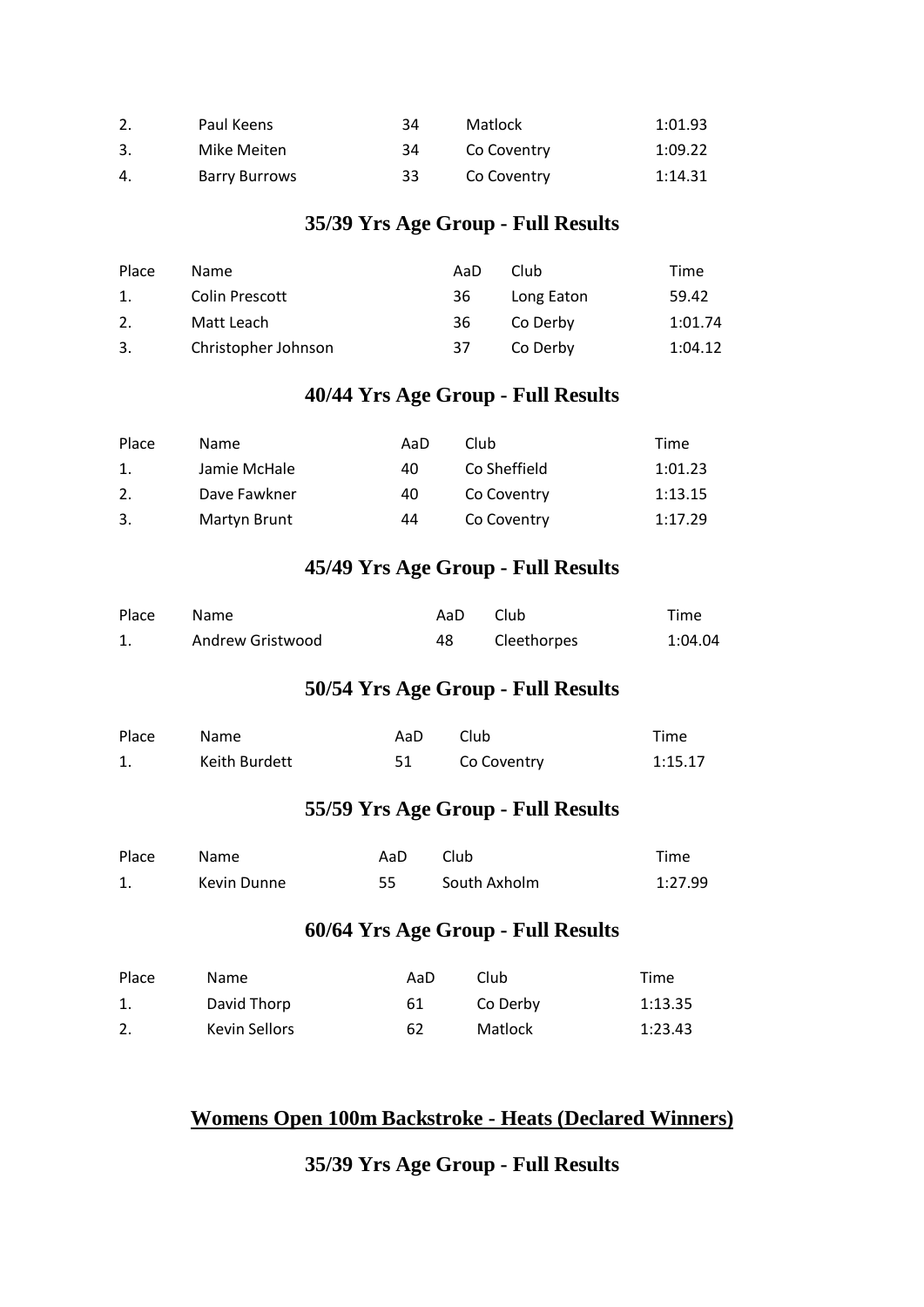| Place | Name            | AaD | Club            | Time    |
|-------|-----------------|-----|-----------------|---------|
| 1.    | Kirsten Cassidy | 38  | <b>Ilkeston</b> | 1:39.99 |

#### **40/44 Yrs Age Group - Full Results**

| Place | <b>Name</b>       | AaD | Club       | Time    |
|-------|-------------------|-----|------------|---------|
|       | Elizabeth Simpson | 40  | Long Eaton | 1:20.00 |

#### **45/49 Yrs Age Group - Full Results**

| Place | Name         | AaD. | Club       | Time    |
|-------|--------------|------|------------|---------|
| 1.    | Lynne Dawson | 45   | Chapeltown | 1:29.15 |

#### **70/99 Yrs Age Group - Full Results**

| Place | Name           | AaD | Club   | Time    |
|-------|----------------|-----|--------|---------|
|       | Barbara Morton | 79  | Darwen | 2:22.59 |

#### **Mens Open 50m Butterfly - Heats (Declared Winners)**

#### **19/24 Yrs Age Group - Full Results**

| Place | <b>Name</b>            | AaD | Club       | Time  |
|-------|------------------------|-----|------------|-------|
| 1.    | <b>Bruce Dickinson</b> | 19  | Chapeltown | 29.79 |
| 2.    | Robert Hudson          | 21  | Ilkeston   | 31.20 |
| 3.    | Lee Horsley            | 22  | Chapeltown | 31.62 |
| 4.    | Jack Chambers          | 24  | Rykneld    | 32.60 |

#### **25/29 Yrs Age Group - Full Results**

| Place | Name                 | AaD | Club     | Time  |
|-------|----------------------|-----|----------|-------|
|       | Andrew Hickingbotham |     | Ilkeston | 33.98 |

#### **30/34 Yrs Age Group - Full Results**

| Place | <b>Name</b>          | AaD | Club        | Time  |
|-------|----------------------|-----|-------------|-------|
|       | <b>Barry Burrows</b> | 33  | Co Coventry | 35.79 |
|       | Mike Meiten          | 34  | Co Coventry | 37.97 |

#### **35/39 Yrs Age Group - Full Results**

| Place | Name | AaD Club | Time |
|-------|------|----------|------|
|       |      |          |      |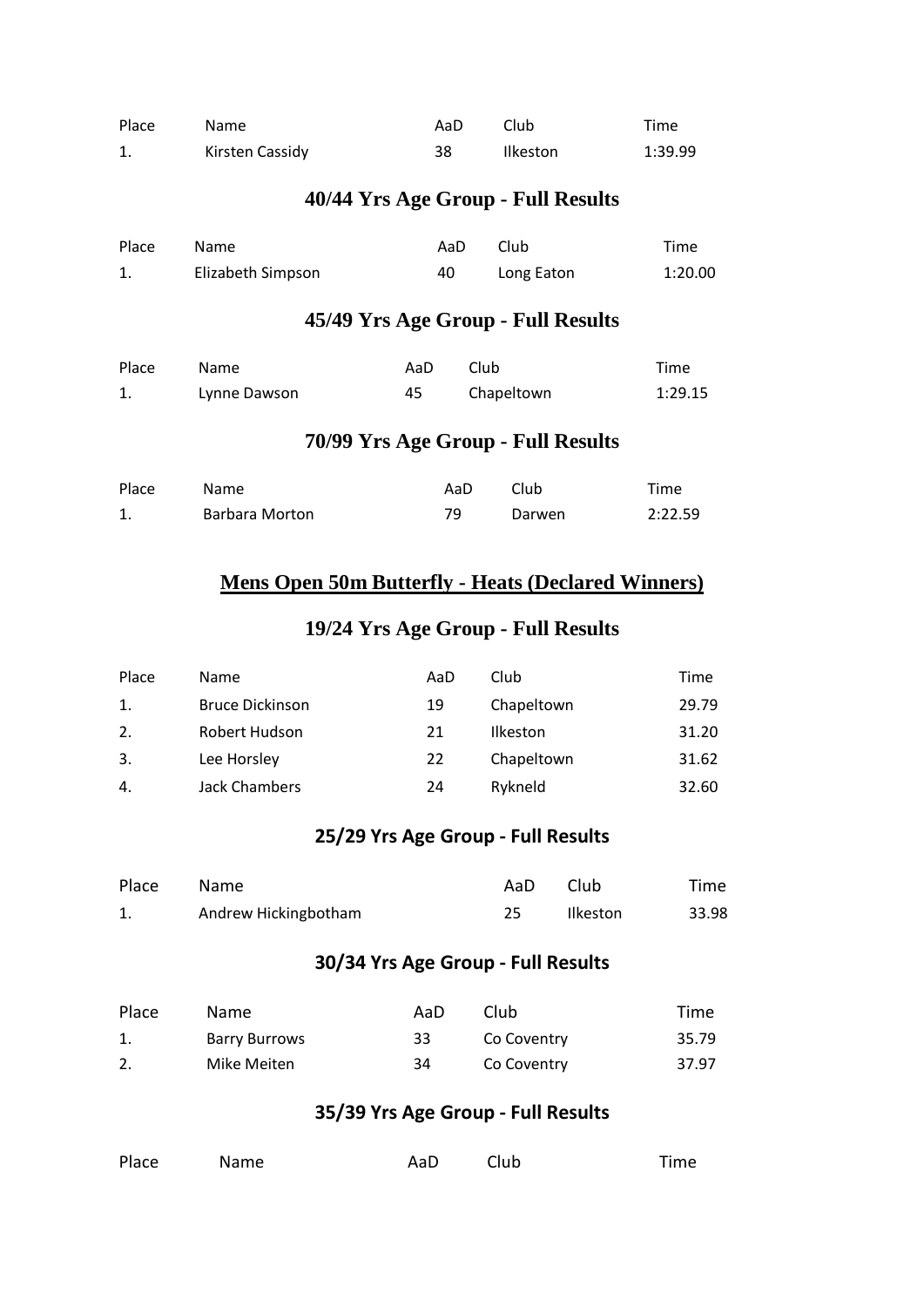| Matt Leach | Co Derby | 31.25 |
|------------|----------|-------|
|            |          |       |

#### **40/44 Yrs Age Group - Full Results**

| Place | Name.          | AaD | Club        | Time  |
|-------|----------------|-----|-------------|-------|
| 1.    | Dave Fawkner   | 40  | Co Coventry | 34.69 |
| 2.    | Karl Webster   | 43  | Matlock     | 38.23 |
| 3.    | Daren Timbrell | 42  | Co Coventry | 42.63 |

#### **45/49 Yrs Age Group - Full Results**

| Place | Name.          | AaD | Club            | Time  |
|-------|----------------|-----|-----------------|-------|
|       | Steven Goodall | 47  | Rykneld         | 29.54 |
|       | Martin Gaskin  | 46  | <b>Ilkeston</b> | 35.96 |

#### **50/54 Yrs Age Group - Full Results**

| Place | Name.         | AaD | Club        | Time  |
|-------|---------------|-----|-------------|-------|
|       | Alan Marsh    | 51  | Rykneld     | 34.51 |
|       | Keith Burdett | 51. | Co Coventry | 37.63 |

#### **60/64 Yrs Age Group - Full Results**

| Place | Name                | AaD | Club   | Time  |
|-------|---------------------|-----|--------|-------|
| 1.    | <b>Brian Taylor</b> | 62  | Adwick | 36.44 |

#### **Womens Open 50m Freestyle - Heats (Declared Winners)**

#### **19/24 Yrs Age Group - Full Results**

| Place | Name         | AaD | Club       | Time  |
|-------|--------------|-----|------------|-------|
|       | Jessica Munn |     | Chapeltown | 34.04 |

#### **25/29 Yrs Age Group - Full Results**

| Place | Name            | AaD | Club <sub>-</sub> | Time  |
|-------|-----------------|-----|-------------------|-------|
|       | Kadi Hutchinson |     | Co Coventry       | 34.58 |

#### **30/34 Yrs Age Group - Full Results**

| Place | Name                      | AaD | - Club   | Time  |
|-------|---------------------------|-----|----------|-------|
| 1.    | <b>Christine Hawkrigg</b> |     | Co Derby | 31.73 |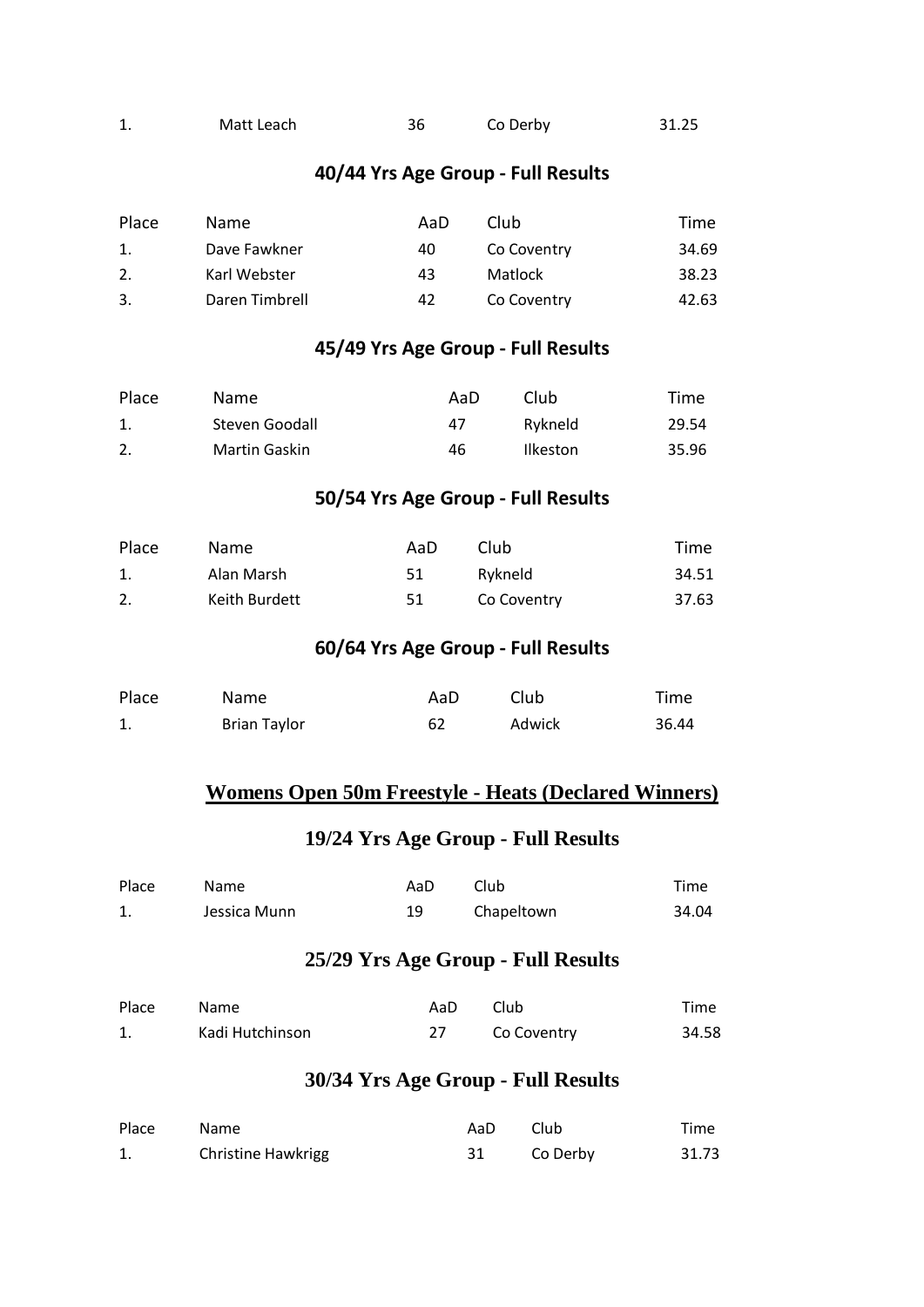#### **35/39 Yrs Age Group - Full Results**

| Place | Name            | AaD | Club            | Time  |
|-------|-----------------|-----|-----------------|-------|
| 1.    | Sarah Adams     | 39  | Basingstoke     | 31.15 |
| 2.    | Julia Pritchard | 38  | Matlock         | 38.63 |
| 3.    | Kirsten Cassidy | 38  | <b>Ilkeston</b> | 39.61 |

#### **40/44 Yrs Age Group - Full Results**

| Place | Name          | AaD | Club       | Time  |
|-------|---------------|-----|------------|-------|
| 1.    | Helen Akers   | 41  | Long Eaton | 30.08 |
| 2.    | Catriona Read | 42  | Matlock    | 30.41 |
| 3.    | Kaye Arbon    | 40  | Long Eaton | 33.79 |

#### **45/49 Yrs Age Group - Full Results**

| Place | <b>Name</b>  | AaD | Club        | Time  |
|-------|--------------|-----|-------------|-------|
|       | Lynne Dawson | 45  | Chapeltown  | 33.90 |
|       | Claire Darby | 46  | Co Coventry | 38.05 |

#### **50/54 Yrs Age Group - Full Results**

| Place | <b>Name</b>           | AaD | Club        | Time  |
|-------|-----------------------|-----|-------------|-------|
| 1.    | Gail Cross            | 50  | Matlock     | 36.60 |
| 2.    | Juied Mayolfi-Rebaldi | 50  | Rykneld     | 36.96 |
| 3.    | Ann Lucas             | 54  | Darwen      | 40.68 |
| 4.    | <b>Allison Stoney</b> | 52  | Co Coventry | 45.78 |

#### **55/59 Yrs Age Group - Full Results**

| Place | <b>Name</b>   | AaD | Club     | Time  |
|-------|---------------|-----|----------|-------|
|       | Valerie Thorp | 59  | Co Derby | 35.26 |

#### **70/99 Yrs Age Group - Full Results**

| Place | Name           | AaD | Club   | Time    |
|-------|----------------|-----|--------|---------|
|       | Barbara Morton | 79. | Darwen | 1:01.42 |

#### **Mens Open 100m Breaststroke - Heats (Declared Winners)**

#### **40/44 Yrs Age Group - Full Results**

| Place Name | AaD Club | Time |
|------------|----------|------|
|            |          |      |